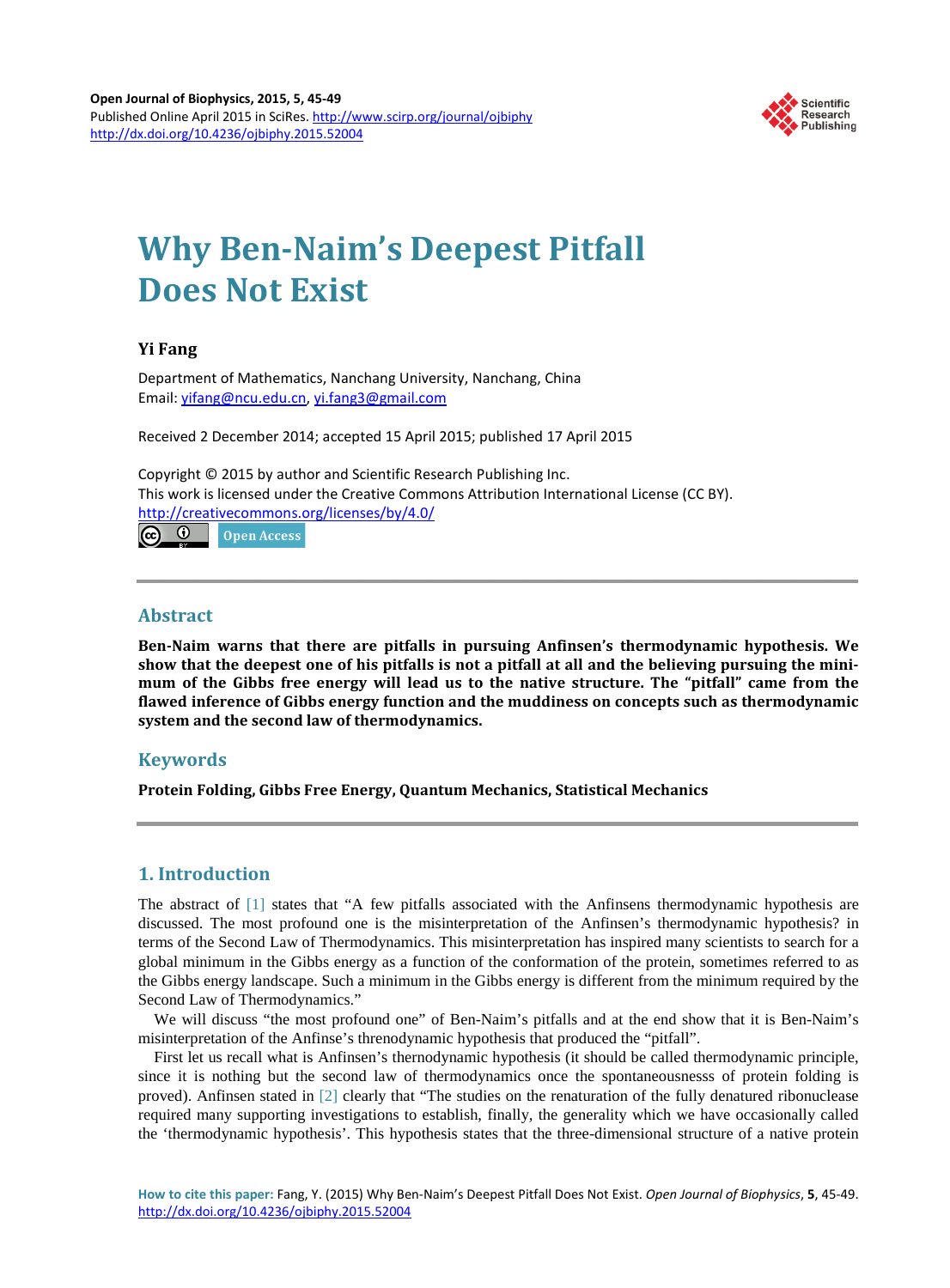in its normal physiological milieu (solvent, pH, ionic strength, presence of other components such as metal ions or prosthetic groups, temperature, and other) is the one in which the Gibbs free energy of the whole system is lowest; that is that the native conformation is determined by the totality of the inter atomic interactions, and hence by the amino acid sequence, in a given environment."

Ben-Naim first pointed out in [\[3\]](#page-4-2) that "However, since proteins live in solution, and since the solvent effects are dominant in both the dynamics of the protein folding, as well as the stability of the native structure of the protein, the relevant landscape is the GEL (Gibbs energy landscape), and not the EL (energy landscape)." This is certainly correct but really unnecessary, since the second law of thermodynamics specified that the Gibbs free energy will minimized. Continuing he states:

"The following two statements are true:

(a) The native stable structure of the protein must be at a minimum of the GEL (Gibbs Energy Landscape).

(b) Upon releasing a constraint within the system, specified by the variables: *T* , *P N* , the Gibbs energy of the system, will reach a single absolute minimum."

"The first statement (a) is essentially Anfinsen's hypothesis… The second statement (b) is equivalent to the Second Law of thermodynamics."

Then there is a pitfall: "From the two true statements (a) and (b), people have concluded that the stable state of the protein must be in a global minimum in the GEL. Unfortunately, this conclusion is invalid. The last statement seems to be an absurd; how can a false statement be derived from two solid, true statements? The reason so many people fell into this pitfall is that in making statements (a) and (b), we have not specified the variables with respect to which the Gibbs energy has a minimum." [\[3\].](#page-4-2)

Ben-Naim here clearly tells us that the pitfall comes from correctly specifying the variable of a Gibbs free energy function.

Bennaim's "the deepest pitfall" [\[1\]](#page-4-0) is as follows:

"(iii) The third pitfall is the deepest, hence, potentially most harmful, or more dangerous to fall into. As stated in Anfinsens hypothesis: the Gibbs free energy of the whole system is lowest. That is certainly correct, but that is also trivially correct for any process or any chemical reaction. It follows from the Second Law of Thermodynamics that when a spontaneous process occurs in a system under constant temperature, pressure and composition, the Gibbs energy will be lowered, and at the new equilibrium state it will be at a minimum. This principle follows from the Second Law, and is equivalent to the statement that in an isolated system the entropy reaches its maximum. The question is, maximum of entropy with respect to what, or minimum of Gibbs energy with respect to what? If you walk along a rough road and you are not careful, you might fall into a pitfall. Why?"

So the problem is still correctly identifying the "whole system" and formulate the Gibbs free energy function with coreect variable. What is this function? Ben-Naim shows his reason in [\[1\]](#page-4-0) and [\[3\],](#page-4-2) in an example, For a system characterised by the variables *T* , *P* , and *N* , we can write the Gibbs energy function of the system as system characters  $G(T, P, N; \vec{R})$ .

 $(I, P, N; K)$ .<br>"If we start with a system having one particle at a fixed position, say  $\vec{R} = \vec{R}_0$ , then releasing the constraint on *R* If we start with a system having one particle at a fixed position, say  $\kappa = \kappa_0$ , then releasing the cons<br> $\vec{R}$ , but keeping *T*, *P* and *N* fixed, the system's Gibbs energy will always decrease by the amount:

$$
\Delta G = k_B T \ln \rho \Lambda^3 < 0 \text{''}.\tag{1}
$$

This argument has a fundamental flaw, because with a little mathematics, it infers that:

$$
\liminf_{\vec{R}\to\vec{R}_0} G\Big(T,P,N;\vec{R}\Big) = -\infty.
$$
\n(2)

This is indeed a very bad function, not only it is discontinuous everywhere, but also it cannot have any finite minimum value. No such function can be an energy function in physics. No matter what is the reason, this inference just points out that something was wrong in Ben-Naim's argument. Ben-Naim pointed out that the  $\vec{R}$ is only a point in  $\mathbb{R}^3$ , not a conformation in [\[4\].](#page-4-3) But in [\[3\]](#page-4-2) he also states that:

"The case of protein folding has the same pitfall as in the relatively simple examples discussed above. The GEL function is  $G(T, P, N; \Phi_1, \Psi_1, \cdots, \Phi_M, \Psi_M)$  where the configuration of the entire protein is given by the 2M dihedral angles  $\Phi_1$ ,  $\Psi_1$ ,  $\cdots$ ,  $\Phi_M$ ,  $\Psi_M$ . Starting from any initial configuration  $\Phi_1^{\text{in}}, \cdots, \Psi_M^{\text{in}}$ , (say, of the unfolded form), the Gibbs energy function has the value  $G(T, P, N; \Phi_1^{\text{in}}, \dots, \Psi_M^{\text{in}})$ . When we release the constraint of a fixed configuration, the Gibbs energy of the system will reach a new minimum; it is not a minimum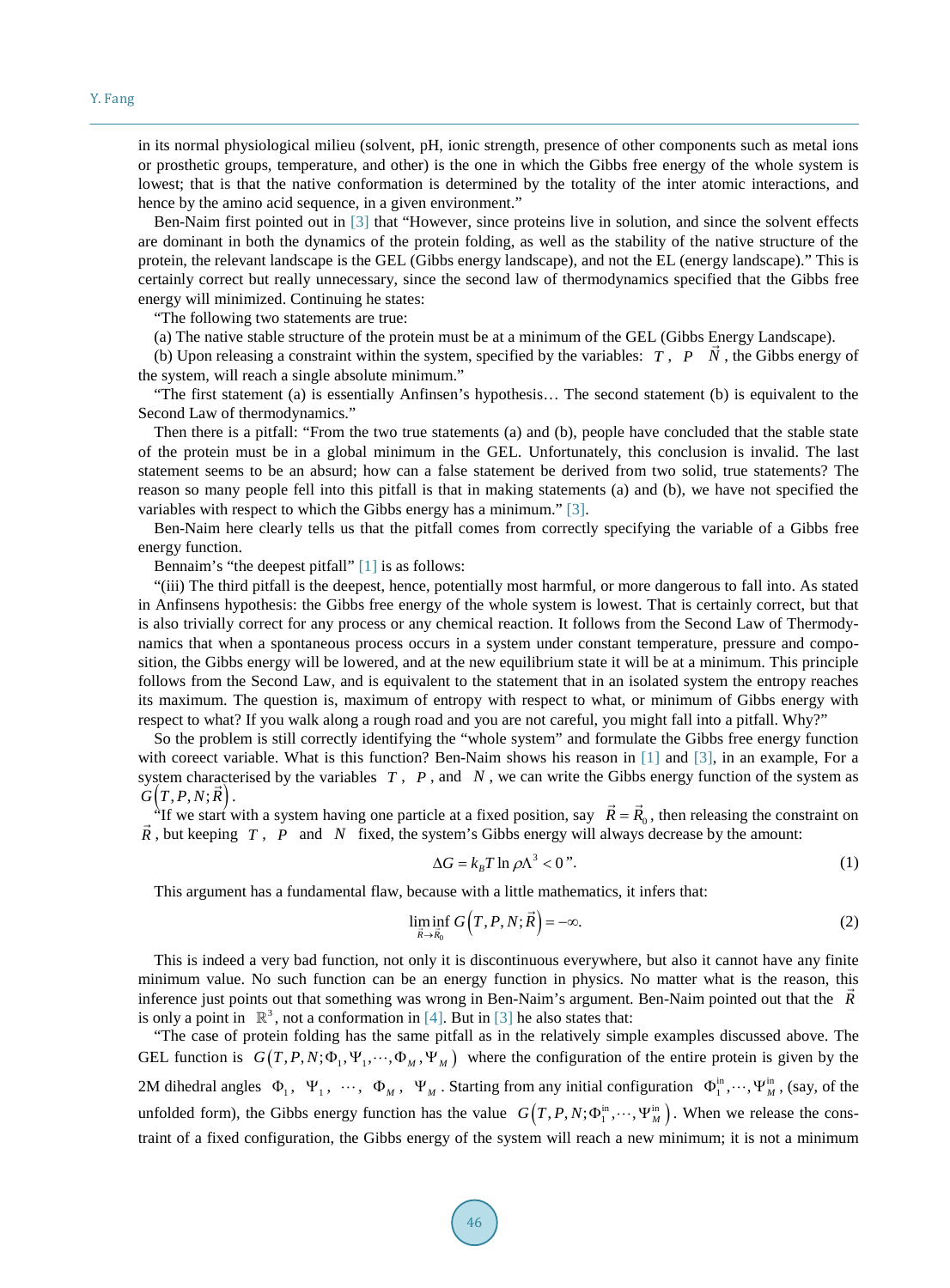with respect to the variables  $\Phi_1, \Psi_1, \cdots, \Phi_M, \Psi_M$  but with respect to all possible distributions

 $P(\Phi_1, \Psi_1, \cdots, \Phi_M, \Psi_M)$  *i.e.* the Gibbs energy functional has a minimum at some distribution

 $P_{\text{eq}}(\Phi_1, \Psi_1, \cdots, \Phi_M, \Psi_M)$  with value of  $G(T; P; N; P_{\text{eq}}(\Phi_1, \Psi_1, \cdots, \Phi_M, \Psi_M))$ ."

So the answer to his question of "minimum of Gibbs energy with respect to what?" is certainly not the conformation  $\Phi_1^{\text{in}}, \dots, \Psi_M^{\text{in}}$ . Therefore, if one wants to solve the minimisation problem

$$
G(T, P, N; \Phi_1^{\min}, \Psi_1^{\min}, \cdots, \Phi_M^{\min}, \Psi_M^{\min}) = \min_{\text{All of conformations}} G(T, P, N; \Phi_1, \Psi_1, \cdots, \Phi_M, \Psi_M),
$$
(3)

Then one falls into "the deepest pitfall". The reason is not clearly given, if he thinks that the function of  $G(T, P, N; \Phi_1, \Psi_1, \cdots, \Phi_M, \Psi_M)$  will have the same property as in (2),

$$
\liminf_{\Phi_1, \Psi_1, \dots, \Phi_M, \Psi_M \to \Psi_1^{\text{in}}, \dots, \Phi_M^{\text{in}}, \Psi_M^{\text{in}}} G(T, P, N; \Phi_1, \Psi_1, \dots, \Phi_M, \Psi_M) = -\infty,
$$
\n(4)

he is definitely wrong as we have already expained. Except this, he did mention that the second law of the thermodynamics cannot guarantee that the Gibbs free energy will have a global minimum if the variable is the conformation [\[3\].](#page-4-2) Without a concrete formula of the Gibbs free energy function  $G(T, P, N; \Phi_1, \Psi_1, \cdots, \Phi_M, \Psi_M)$ , this argument certainly has no weight at all. On the contrary, general mathematical theorems tell us in many circumstances a minimiser of a function can always be found, for example, if the function is lower semicontinues and is defined on a compact set. Nevertheless, Ben-Naim still states that pursuing solving (3) will lead to his "deepest pitfall". Hiis advice of avoiding this "pitfall" is to adapt the Gibbs free energy functional  $G(T; P; N; P(\Phi_1, \Psi_1, \cdots, \Phi_M, \Psi_M))$ , the variable is not the conformation  $\Phi_1, \Psi_1, \cdots, \Phi_M, \Psi_M$ , but the probability distributions of an ensemble of conformations,  $P(\Phi_1, \Psi_1, \cdots, \Phi_M, \Psi_M)$ .

Thus we may say that Ben-Naim actually falls into a pitfall: he thinks that only by considering an ensemble of conformations we can apply the second law of thermodynamics.

In fact, the Gibbs free energy function  $g(X; E_N)$ , where *X* is a conformation of a protein and  $E_N$  is the physiological environment of the protein in nature, does exist, and is explicitly derived via quantum statistics by considering a thermodynamic system consisting of a single conformation and its immediate environment, see [\[5\],](#page-4-4) [\[6\],](#page-4-5) [\[7\],](#page-4-6) and [\[8\].](#page-4-7) Minimizing  $g(X; E<sub>N</sub>)$  is actually applying the second law of thermodynamics, but not to an ensemble of conformations.

So the "deepest pitfall" of Ben-Naim claimed comes from flawed inferences, misunderstanding of Anfinsen's thermodynamic hypothesis, and prejudice about how to apply the second law of thermodynamics.

#### **2. Two Kinds of Thermodynamic Systems and Two Gibbs Free Energies**

If Ben-Naim noticed that there are actually two kids of thermodynamic systems, single molecule and ensemble, and if he uses the single molecule one in his point (a) and (b) and apply the second law of thermodynamics, he would not have claimed "the deepest pitfall".

In fact, to generate the GEL, there should be a Gibbs free energy function  $g(X; E)$  of a thermodynamics system  $\mathcal{T}_X$  determined by the conformation *X*. In [\[5\],](#page-4-4) [\[6\],](#page-4-5) [\[7\],](#page-4-6) and [\[8\],](#page-4-7) we carefully delimited the boundary of  $\mathcal{T}_X \subset \mathbb{R}^3$  such that it is tailor made for the conformation *X*. Here  $X = (x_1, \dots, x_N) \in \mathbb{R}^{3N}$  are the atomic centers of all atoms  $(a_1, \dots, a_N)$  of a protein  $\mathfrak{U}$ , and  $\mathcal{T}_X$  in fact is  $P_X = \bigcup_{i=1}^N B(x_i, r_i)$  plus the first layer of water molecules surrounding  $P_X$ ; *E* represent environment, such as Ben-Naim's  $T$ ,  $P$ ,  $N$ , and may be a little more.

Hence  $g(X; E)$  is the Gibbs free energy of the thermodynamic system  $\mathcal{T}_X$ . Note that  $\mathcal{T}_X$  changes with *X* , we have as many thermodynamic systems as possible of conformations *X* . The second law of thermodynamics is applied to a series thermodynamic systems until at last almost achieves the minimum Gibbs free energy.

We will use  $E_N$  to denote the physiological environment as stated in [\[2\].](#page-4-1) Just thinking that watching an individual protein folding from an extended conformation to near by the native structure, by Anfinsen hypothesis (or just a version of the second law), it must be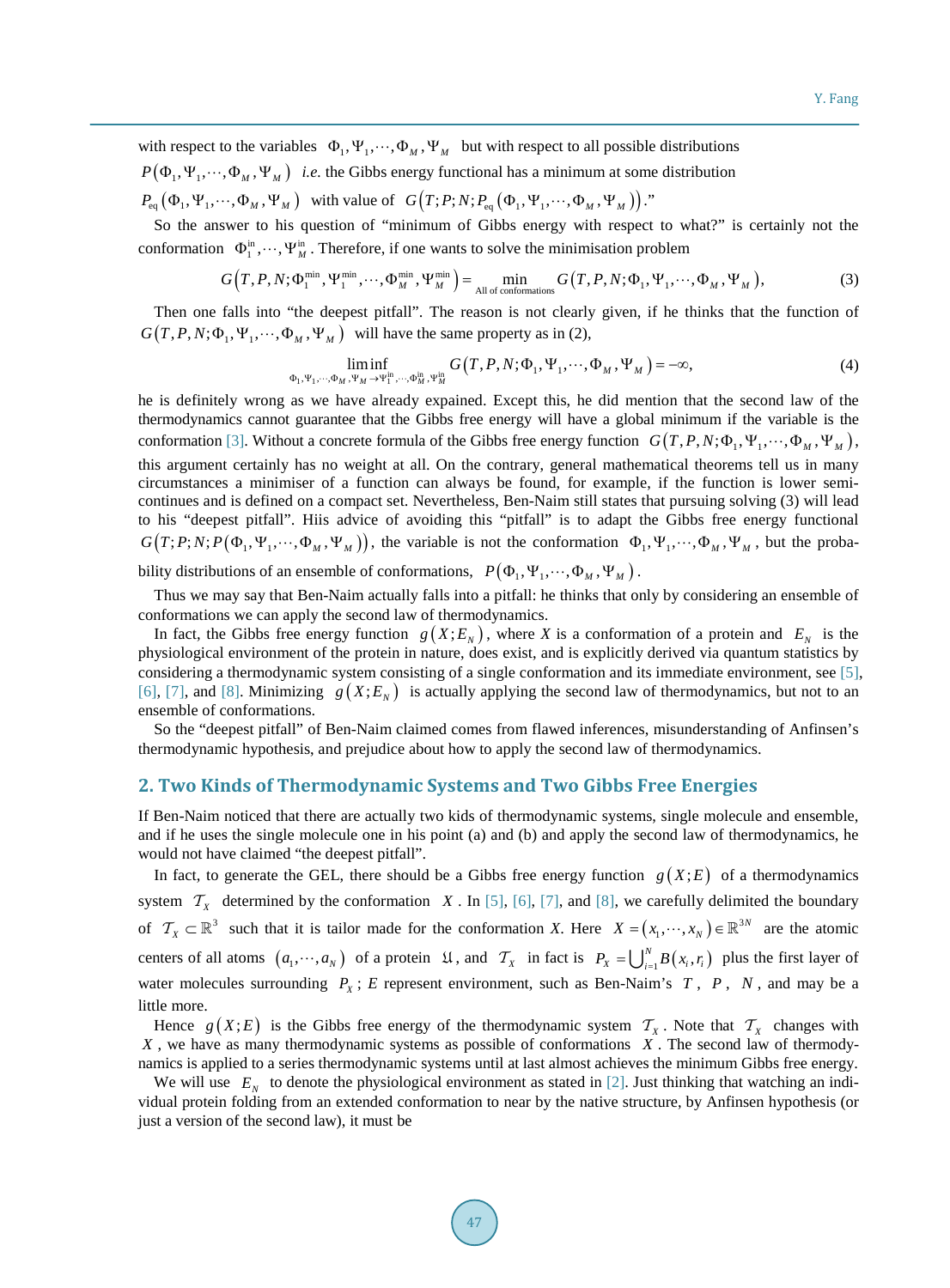$$
g\left(X_{N};E_{N}\right)=\min_{\text{All conformations }X}g\left(X;E_{N}\right),\tag{5}
$$

where  $X_N$  is the native structure. Or, in case that  $X_N$  is only a local minimum (in general it is possible that *X<sub>N</sub>* may be just a local minimum, as pointed out by Ben-Naim in [\[3\],](#page-4-2) what we should emphasised is that in this situation, the initial conformation  $X_0$  becomes very important, different  $X_0$  may lead to different minimisers.)

$$
\nabla g\left(X_{N};E_{N}\right)=\vec{0}.\tag{6}
$$

This is a single molecule version of the Gibbs free energy. If known, then for the *ab initio* prediction of protein structure,  $g(X; E<sub>N</sub>)$  gives a firm theoretical base of the emerging theory of protein folding based on the fundamental second law of the thermodynamics.

Such an analytic function  $g(X; E)$  actually exists. In [\[5\],](#page-4-4) [\[6\],](#page-4-5) [\[7\]](#page-4-6) and [\[8\]](#page-4-7) it was deverived via the quantum statistic mechanics for monomoric globular proteins:

$$
g(X;E_N) = \nu_e \mu_e V(\Omega_{\mathbf{X}}) + d_w \nu_e \mu_e A(M_{\mathbf{X}}) + \sum_{i=1}^{H} \nu_i \mu_i A(M_{\mathbf{X}i}) + \sum_{A \neq B} \frac{q_A q_B}{|x_A - X_B|}.
$$
 (7)

For the meaning of terms in (7) please see [\[8\].](#page-4-7) The derivation heavily depends on the global geometry of  $T_x$ and various hydrophobic levels of moieties of amino acids appearing in the amino acid chain of the protein. The spacial distribution of atomic centres of these hydrophobic levels change with conformation change, is a rough representation of electron density of wave functions corresponding to the conformation *X* . For globular proteins we can assume that the environment *E* contains only water molecules. For non-globular proteins, the environment  $E_N$  will be much more complicated, we have not been able to find a way to make similar derivations. We guess that the corresponding  $g(X; E_N)$  may have more complicated form than (7).

Now consider a system of *M* conformations of the same protein,  $X_1, \dots, X_M$ , this is the system Ben-Naim chooses to apply the second law of thermodynamics. This ensemble case is more familiar, and in fact is the only thermodynamic system appeared in protein folding literature so far. Single molecule phenomena, such as what is the shape of native structure, can never be deduced from such an ensemble system. Instead, the concern should be concentrated on knowing the collective phenomena such as folding rate and folding time, etc. Then indeed we should consider the distribution  $P(X_1, \dots, X_M; E_N)$ . For example, the second law of thermodynamics indicates that there is a distribution  $P_{eq}(X_1, \dots, X_N; E_N)$  such that when the proteins at full function state, for any distribution *P* , it will be

$$
G\left(P_{\text{eq}}\left(X_1,\cdots,X_M\right);E_N\right)\leq G\left(P\left(X_1,\cdots,X_M\right);E_N\right). \tag{8}
$$

The problem is, nobody knows  $P_{\text{eq}}$ , as Ben-Naim admitted in [\[4\].](#page-4-3) One suggestion is that we apply  $g(X; E_N)$  and try the Boltzmann distribution

$$
P_{\text{eq}}\left(X_{i};E_{N}\right) = \frac{\exp\left(-\frac{g\left(X_{i};E_{N}\right)}{kT}\right)}{\sum_{j=1}^{M}\exp\left(-\frac{g\left(X_{j};E_{N}\right)}{kT}\right)}.
$$
\n(9)

Because that any conformation *X* such that  $g(X; E_N) \gg g(X_N; E_N)$  will have much smaller  $P_{eq}(X; E_N)$ , thus less chance to appear in the full function state of the ensemble. Of course, this is only a conjecture and it is not so important to know, at least not as Ben-Naim claimed in [\[4\]:](#page-4-3) "If one knew this distribution, then one could tell which conformations are more probable than the others under the given environment." Okay, we now all know that in physiological situation, the native structure is "more probable than the others under the given environment", but, just by this knowledegy, could you tell me what is the geometric shape of the native structure? So to solve the protein folding problem, at least for the prediction of native structure from the knowledge of amino acid sequence, we have to know what is  $g(X; E_N)$  and solve (5) or (6) with whatever mathematical method. That is, we should pursue the "deepest pitfall" to solve the protein folding problem, because it is not a pitfall at all.